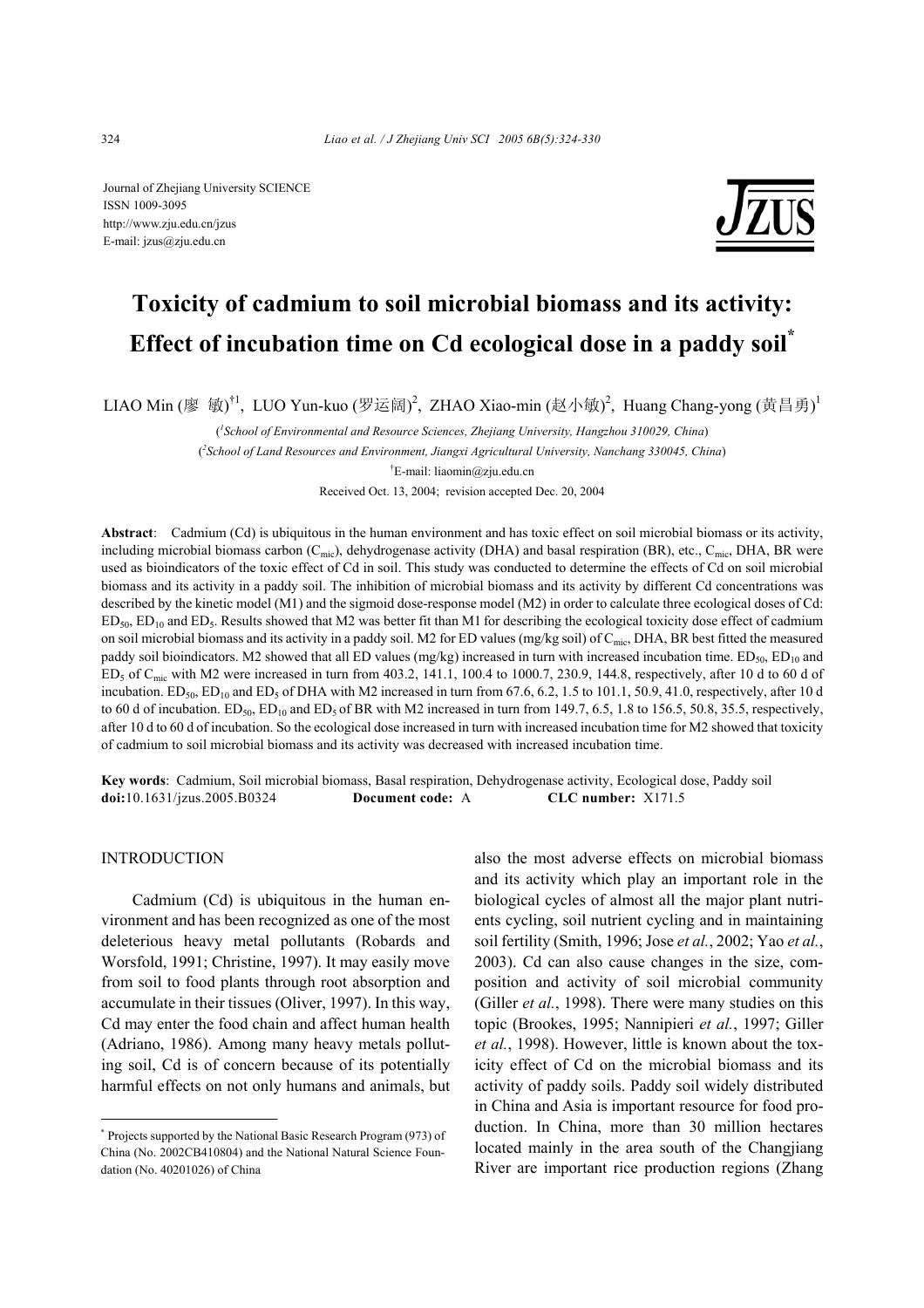and Gong, 2003) contaminated by Cd in widespread area.

In response to the apparent need to easily quantify the influence of pollutants on microbe-mediated ecological processes in various ecosystems, the concept of an ecological dose  $(ED_{50})$  was developed, which is the toxicant concentration that inhibits a microbe-mediated ecological process by 50% (Babich *et al.*, 1983). However, a 50% reduction in a basic ecological process may be too extreme for the continued functioning of a paddy soil and so, lower percentage values of inhibition (5%, 10% or 25%) equivalent to  $ED_5$ ,  $ED_{10}$  or  $ED_{25}$  must be established. These values may be more suitable criteria for protecting soil quality and for assessing the sensitivity of a paddy soil ecosystem subjected to heavy metals pollution stress (Doelman and Haanstra, 1989; Kostov and Van, 2001). Different researchers proposed several mathematical models for calculating the ecological dose value. Haanstra *et al.*(1985) used a sigmoid curve to describe the inhibitions of urease and phosphatase activity as a function of the natural logarithm of the concentration of heavy metals, while Speir *et al.*(1995) used two models based on enzyme inhibition kinetics.

In the present study the changes of different microbial indicators in a paddy soil contaminated by a wide range of Cd levels were measured to evaluate the effects of Cd toxicity on the sensitivity of soil microbial indicators. The microbial indicators used were microbial biomass carbon  $(C_{\text{mic}})$ , dehydrogenase activity (DHA) and basal respiration (BR). Statistical test of non-linear correlation was used to evaluate which of the previously mentioned models best fit the experimental data. We calculated the ED values for Cd using two models and compared changes in ED values in a paddy soil under different incubation periods

## MATERIALS AND METHODS

## **Soil**

The laboratory incubation experiment at constant temperature of 25 °C was carried out with a paddy soil sampled from near Jinhua City, Zhejiang Province, China. The soil samples used were collected from the surface layer (0−15 cm) of an agricultural field used for paddy rice. After removal of surface water, the fresh soil was brought to laboratory immediately after the collection, hand picked to remove discrete plant residues and large soil animals (earth warms, etc.). Soil samples were homogenized and air-dried at room temperature to facilitate the sieving, passed through a 2-mm sieve and stored at 4 °C prior to analyze. A sub-sample of the soil was taken, air-dried, ground, and analyzed for various physicochemical characteristics listed in Table 1.

**Table 1 Some physicochemical characteristics of the soil used in the experiment** 

| Parameters                       | Value      | Parameters      | Value     |
|----------------------------------|------------|-----------------|-----------|
| $pH$ (H <sub>2</sub> O)          | 4.74       | $CEC$ (cmol/kg) | 7.328     |
| WHC $(g/kg)$                     | 510        | Sand $(g/kg)$   | 278       |
| O. C. (g/kg)                     | 15.25      | Silt(g/kg)      | 562       |
| Av. $N$ (mg/kg)                  | 106.40     | Clay $(g/kg)$   | 160       |
| Av. $P(mg/kg)$                   | 13.34      | Soil texture    | Silt loam |
| Total content of<br>$Cd$ (mg/kg) | $BDL^{\#}$ |                 |           |

# Below detection limit

### **Soil treatments and incubation conditions**

The pretreated soils passed though 2 mm sieve in portions of 500 g were oven-dried, placed into 1000 ml plastic beakers. Eighteen plastic beakers were prepared, containing six Cd levels of cadmium nitrate. All treatments were carried out in triplicates (6 treatments). The soil samples were first adjusted to their required level of moisture contents (40% of its water-holding capacity, WHC, which was calculated according to Table 1) by adding distilled water and pre-incubated for 14 d at 25 °C to stabilize microbial activity. After 14 d pre-incubation, placed into a set of beakers with designated amounts of Cd nitrate applied in solution form to achieve several final Cd concentrations in the soil: 0 (background), 10, 20, 40, 80, 150 mg/kg soil. The moisture contents in the treated soils were adjusted to 60% WHC and then incubated at  $25 \text{ °C}$  for 0 d, 10 d, 20 d, 40 d, 60 d, respectively. The soil moisture was kept at the same level (60% WHC) by adding distilled water at regular intervals throughout the incubation period. At the end of the incubation for 0 d, 10 d, 20 d, 40 d, 60 d, respectively, the soil samples were taken out and analyzed for Cmic, DHA, BR.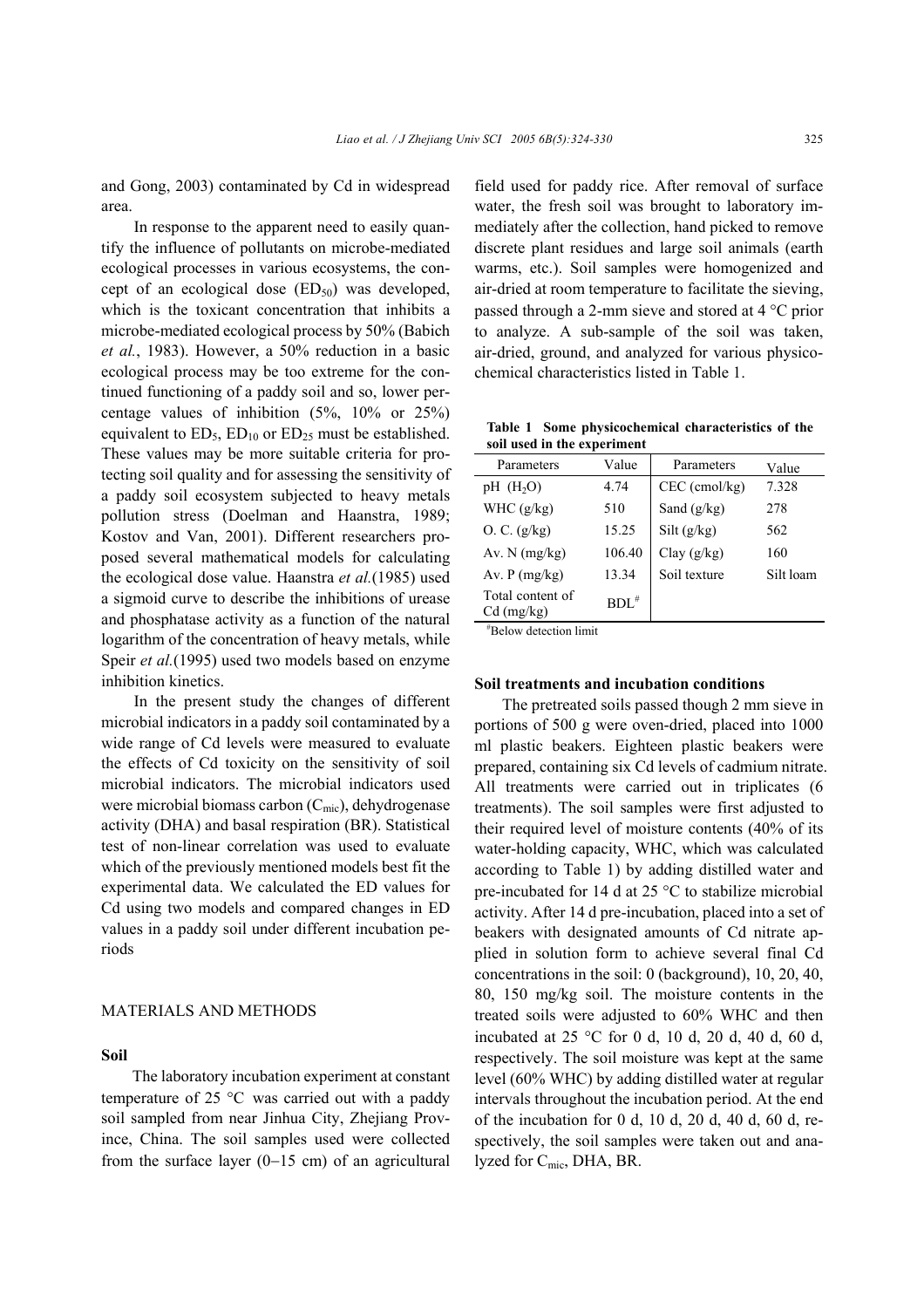## **Soil microbial parameters assay**

All of the following parameters results reported were averages of triplication assays and analysis was used to calculate ED values. Statistical analyses were performed using SPSS 11.0 software.

Soil samples for the determination of  $C_{\text{mic}}$  were taken by fumigation-extraction (FE) method based on the difference between C extracted with 0.5 mol/L  $K<sub>2</sub>SO<sub>4</sub>$  from chloroform (CHCl<sub>3</sub>)-fumigated and unfumigated soil samples using a  $K_c$  factor of 0.45 (Vance *et al.*, 1987; Ghamry *et al.*, 2000; Milne and Haynes, 2004). The contents of  $K_2SO_4$ -extracted C in the CHCl<sub>3</sub>-treated and untreated soils were determined using a Shimadzu TOC-500 carbon analyzer (Zhang and Zhang, 2003). DHA was assayed by the method described by Zhu (1996a; 1996b). This method involved colorimetric determination (at 492 nm wavelength on a 722 type spectrophotometer) of 2,3,5-triphenyl formazan (TF) produced by the reduction of 2,3,5-Triphenyltetrazolium Chloride (TTC) by soil microorganisms. The absorbance value obtained photometrically was converted to TF using its standard curve. DHA was expressed by TF generated contents. BR was assayed by the method of seal incubation in erlenmeyer flask, described by Jin *et al.*(1998). Soil samples for BR were placed in a sealed flask with a small bottle of 0.1 mol/L NaOH in it, incubated for 2 d at 25  $^{\circ}$ C. The CO<sub>2</sub> produced was measured after 48 h by using 0.1 mol/L HCl dripping into the 0.1 mol/L NaOH. BR was expressed as mg  $CO<sub>2</sub>-C/kg$  soil per hour by  $CO<sub>2</sub>$  content released. The CO2 content was calculated by the formula described by Lu (2000).

### **Mathematical models**

The kinetic model proposed by Speir *et al*.(1995) and the sigmoid dose-response model proposed by Haanstra *et al*.(1985) were used to calculate the ED values and evaluate the suitability of these models for describing Cd inhibition of soil microbiological and biochemical properties. The algebraic expression of kinetic model was:

$$
v = \frac{c}{(1+bi)}
$$
 (Model 1)

The constants *b* and *c* were always positive. The constant *c* represents the uninhibited value of the tested parameter, and the constant *b* depends on the curve slope. Model 1 describes the full inhibition of *v* (tested parameter) by *i*, the concentration of inhibitor (Cd concentration). For data fitting Model 1, it was possible to calculate the ecological dose values from the relationships:

$$
ED_{50} = \frac{1}{b}
$$
;  $ED_{10} = \frac{1}{9b}$ ;  $ED_5 = \frac{5}{95b}$ 

Model 1 describes the concave rectangular hyperbolic relationships between  $v$  and  $i$ ; the mathematical equation for the sigmoid dose-response model was:

$$
y = \frac{a}{\{1 + \exp[b(x - c)]\}}
$$
 (Model 2)

where  $y$  is the tested parameter,  $x$  the natural logarithm of Cd concentration, *a* the uninhibited value of *y*, *b* a slope parameter indicating the inhibition rate, and *c* the natural logarithm of  $ED_{50}$ . The ED values were calculated using the following expressions:

$$
ED_{50} = \exp(c); ED_{10} = \exp[c - (\frac{2.2}{b})];
$$
  
 $ED_5 = \exp[c - (\frac{2.9}{b})]$ 

Model 2 describes a logistic curve which is the relationship between the measured activity and the natural logarithm of the inhibitor concentration. The value of the coefficient of determination  $(r^2)$  of the non-linear regression was only determined at *P*<0.05.

# **RESULTS**

The  $ED_{50}$ ,  $ED_{10}$  and  $ED_5$  values calculated with the above two models for  $C_{\text{mic}}$ , DHA and BR are shown in Tables 2–4. These ED values were calculated for cadmium pollution soil after the different incubation periods mentioned (10 d, 20 d, 40 d and 60 d).

Two mathematical models described the inhibition situation of Cmic (Table 2). The values of the coefficient of determination  $(r^2)$  were high (0.8562–0.9957) after the addition of Cd during the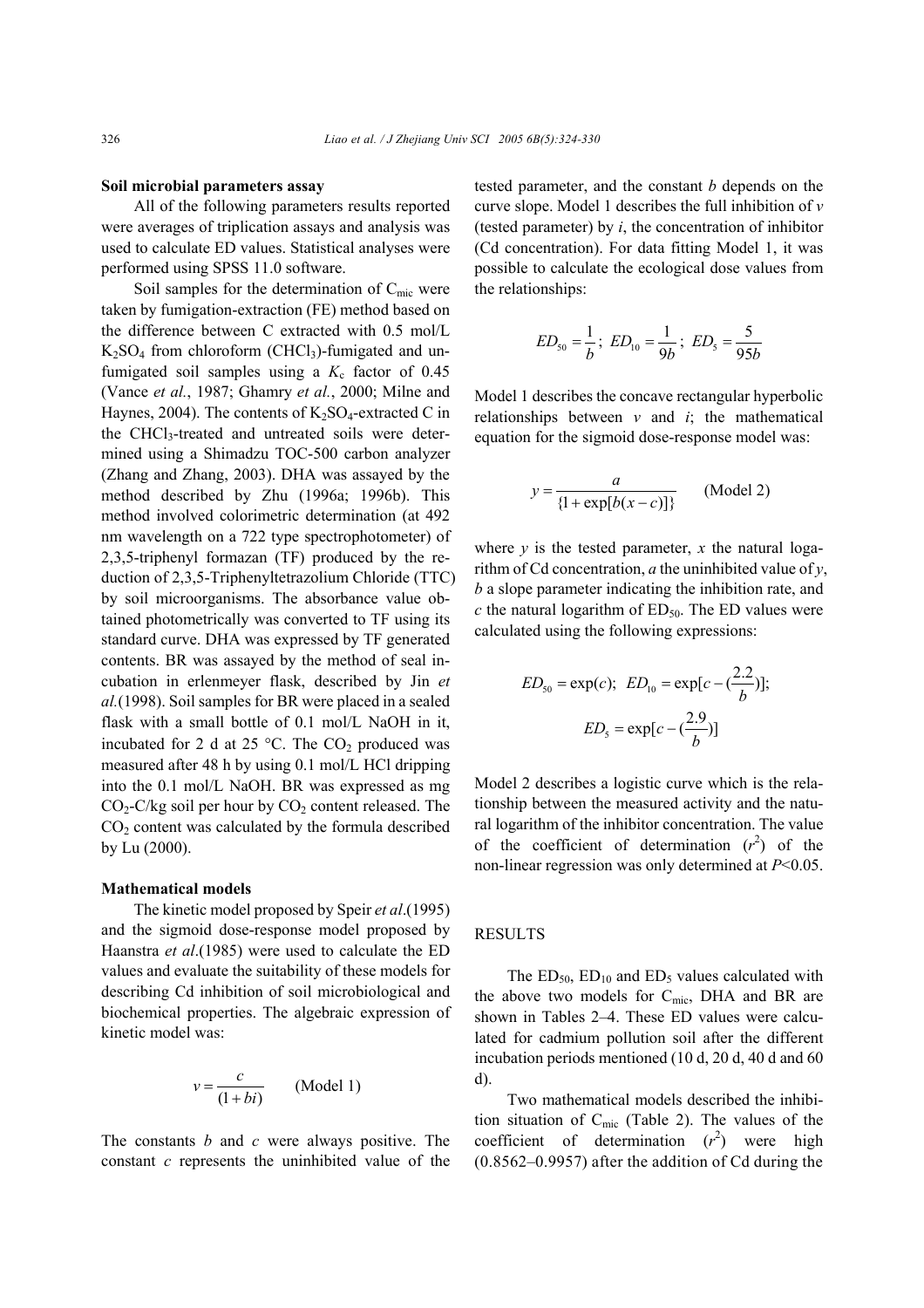Table 2 Values of  $r^2$  (P<0.05) obtained from the regression analysis of Model 1 (M1) and Model 2 (M2) which best **describe the inhibition of soil microbial biomass carbon (Cmic) by Cd, and ED values (mg Cd/kg soil) predicted from these models** 

| <b>Treatments</b>  | Model          | $\mathbf{v}^{\perp}$ | $ED_{50}$ | $ED_{10}$ | ED <sub>5</sub> |
|--------------------|----------------|----------------------|-----------|-----------|-----------------|
| 10 d of incubation | M1             | 0.8562               | 1000.0    | 111.1     | 52.6            |
|                    | M <sub>2</sub> | 0.9957               | 403.2     | 141.1     | 100.4           |
| 20 d of incubation | M <sub>1</sub> | 0.9545               | 1250.0    | 138.9     | 65.8            |
|                    | M <sub>2</sub> | 0.9639               | 612.6     | 164.7     | 108.4           |
| 40 d of incubation | M <sub>1</sub> | 0.9077               | 1000.0    | 111.1     | 52.6            |
|                    | M <sub>2</sub> | 0.9774               | 649.9     | 168.7     | 109.8           |
| 60 d of incubation | M1             | 0.8859               | 1111.1    | 123.5     | 58.5            |
|                    | M <sub>2</sub> | 0.8682               | 1000.7    | 230.9     | 144.8           |

Table 3 Values of  $r^2$  (P<0.05) obtained from the regression analysis of Model 1 (M1) and Model 2 (M2) which best **describe the inhibition of soil dehydrogenase activity (DHA) by Cd, and ED values (mg Cd/kg soil) predicted from these models** 

| <b>Treatments</b>  | Model          | $\overline{u}$ | $ED_{50}$ | $ED_{10}$ | ED <sub>5</sub> |
|--------------------|----------------|----------------|-----------|-----------|-----------------|
| 10 d of incubation | M1             | 0.8567         | 178.6     | 19.8      | 9.4             |
|                    | M <sub>2</sub> | 0.9812         | 67.6      | 6.2       | 1.5             |
| 20 d of incubation | M <sub>1</sub> | 0.8513         | 66.2      | 7.4       | 3.5             |
|                    | M <sub>2</sub> | 0.9128         | 69.1      | 13.0      | 7.7             |
| 40 d of incubation | M1             | 0.8038         | 103.1     | 11.5      | 5.4             |
|                    | M <sub>2</sub> | 0.8147         | 95.5      | 48.3      | 38.9            |
| 60 d of incubation | M1             | 0.7954         | 119.0     | 13.2      | 6.3             |
|                    | M <sub>2</sub> | 0.7477         | 101.1     | 50.9      | 41.0            |

Table 4 Values of  $r^2$  (P<0.05) obtained from the regression analysis of Model 1 (M1) and Model 2 (M2) which best **describe the inhibition of soil microbial basal respiration (BR) by Cd concentration, and ED values (mg Cd/kg soil) predicted from these models** 

| . .                |                |                      |           |           |                 |
|--------------------|----------------|----------------------|-----------|-----------|-----------------|
| <b>Treatments</b>  | Model          | $\sim$               | $ED_{50}$ | $ED_{10}$ | ED <sub>5</sub> |
| 10 d of incubation | M1             | $\mathbf{r}$<br>n.f. |           |           |                 |
|                    | M <sub>2</sub> | 0.9967               | 149.7     | 6.5       | 1.8             |
| 20 d of incubation | M1             | 0.9256               | 163.9     | 18.2      | 8.6             |
|                    | M <sub>2</sub> | 0.9813               | 150.4     | 7.1       | 2.7             |
| 40 d of incubation | M1             | 0.8265               | 163.9     | 18.2      | 8.6             |
|                    | M <sub>2</sub> | 0.9752               | 154.8     | 43.8      | 29.3            |
| 60 d of incubation | M1             | 0.9205               | 208.3     | 23.1      | 11.0            |
|                    | M <sub>2</sub> | 0.9373               | 156.5     | 50.8      | 35.5            |
|                    |                |                      |           |           |                 |

 $^{\ast}$ n.f.: the model did not fit the experimental data,  $r^2$  values are calculable but the level of significance for the regression was not *P*<0.05

whole incubation period. The  $ED<sub>50</sub>$  values calculated with Model 1 (M1) were much higher than that of Model 2 (M2) in different incubation times, but in 60 d of incubation, they were near. While  $ED_{10}$  and  $ED_5$ values with M2 were higher than those with M1 for Cd stress paddy soil. The  $ED_{50}$ ,  $ED_{10}$  and  $ED_5$  values with M2 were all increased with increase of incubation time. In all levels of incubation time, the  $ED_{50}$ ,  $ED_{10}$  and  $ED_5$  values with M1 were near to each other, respectively, but all of them were unstable with incubation time going on. The  $ED_{50}$ ,  $ED_{10}$  and  $ED_{5}$ values in 20 d of incubation all were highest using M1 during the whole incubation period, respectively, while these highest values of M2 were observed in 60 d of incubation. After 10 d and 40 d of Cd exposure, respectively, the lowest values of  $ED_{10}$  and  $ED_5$  cal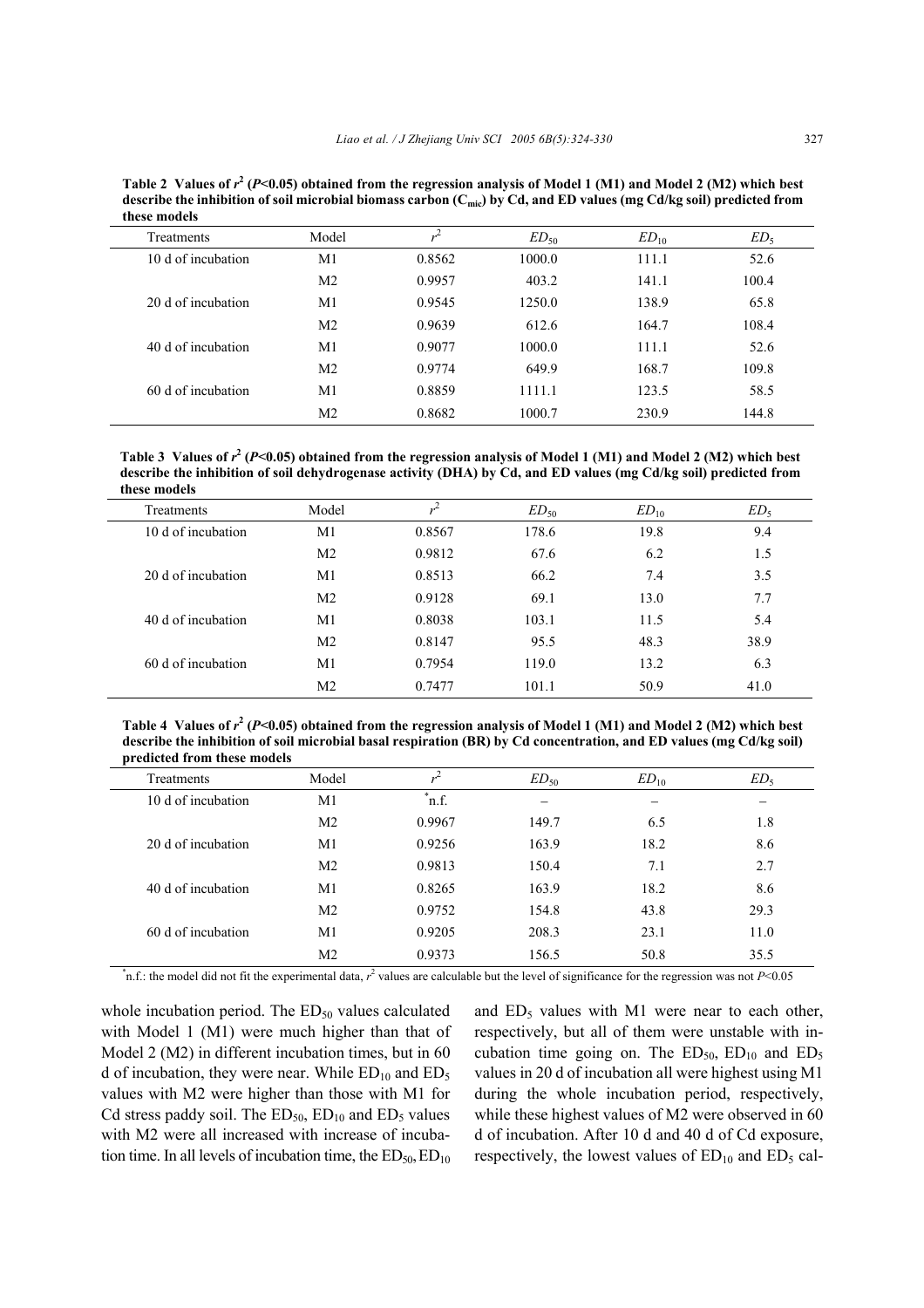culated with M1 were observed.  $ED_{10}$  and  $ED_5$  values of 10 d were equal to those of 40 d, respectively. So the change trend of M2 with incubation time was obvious and regular.

For DHA, the coefficients of determination for the two models were from 0.7477 to 0.9812 during the whole incubation period. M1 and M2 described well the inhibition of DHA, except for 60 d after the addition of Cd, whose coefficients of determination were 0.7954, 0.7747 for M1 and M2, respectively (Table 3). In general, the  $ED<sub>50</sub>$  values predicted from the two models were very near correspondingly, except for 10 d of incubation, when there was greater discrepancy in the predicted  $ED_{10}$  and  $ED_5$  values. From 20 d to 60 d of incubation, The  $ED_{50}$ ,  $ED_{10}$  and  $ED<sub>5</sub>$  for M1 were increased in turn with incubation time. While  $ED_{50}$ ,  $ED_{10}$  and  $ED_5$  values with M2 were all increased in turn with incubation time. The  $ED_{10}$ and  $ED_5$  values with M2 were higher than those of M1 at all spans of incubation time, respectively, except for 10 d of incubation. The  $ED_{50}$  values of M1 were lower than those of M2 in 20 d of incubation, higher in other incubation days. From 20 d to 60 d of incubation, the predicted  $ED_{10}$  and  $ED_5$  values were higher (about two to seven times), respectively, with M2 than with M1. While in 10 d incubation, the predicted  $ED_{10}$  and  $ED_5$  values with M1 were about three or six times that with M2, respectively.

For soil microbial basal respiration (BR), the  $r^2$ values for M1 and M2 also were very high, except for at the 10 d of incubation with M1 (Table 4). In this case the low Cd inhibition of soil microbial basal respiration and dispersion of data produced a poor fit to the mathematical models used. At 10 d of incubation, great discrepancy was observed between the ED values predicted by the two models. M2 gave better fitted the measured data. With this model, the ED values for the Cd stress of paddy soil were lower in the values of  $r^2$  with M1 than with M2 in all stretches of incubation time. This finding may reflect reality because the  $r^2$  values for this model are very high in all cases.  $r^2$  of M2 were from 0.9373 to 0.9967. ED<sub>50</sub>,  $ED_{10}$  and  $ED_5$  values of M2 were all increased with incubation time, but these values of M1 were very near in all cases, respectively, except for 10 d of incubation. For M2 in 10 d of incubation,  $ED_{50}$ ,  $ED_{10}$ and  $ED_5$  values were the lowest, while they were the highest in 60 d of incubation, respectively. For M1 in

10 d of incubation, the  $ED_{50}$ ,  $ED_{10}$  and  $ED_5$  values did not exist, while these values were completely equal in 20 d and 40 d of incubation, respectively. Then, in 60 d of incubation, they were increased, respectively. So M1 could not describe well the inhibition of soil microbial basal respiration under Cd stress in the paddy soil, though their  $r^2$  values were very high (from 0.8265 to 0.9256) except for 10 d of incubation.

#### DISCUSSION

Tables 2–4 show that  $ED_{50}$ ,  $ED_{10}$  and  $ED_5$  values calculated with M1 were near with incubation time, respectively, except for DHA and BR in 10 d of incubation, while M2 showed that all ED values were increased in turn with prolongation of incubation time. This presumably was the reason that M1 was a full inhibition model. For M2, heavy metal cadmium could have an aging characteristic after entering soil, resulting in lower availability and lower toxicity for Cd with prolongation of incubation time (Martinez *et al.*, 2003). Results showed that compared to M1, M2 describes better the ecological toxicity dose effect of cadmium on soil microbial biomass and its activity in the paddy soil. M2 for ED values of  $C_{\text{mic}}$ , DHA, BR best fitted the measured paddy soil bioindicators.

Table 2 shows that M1  $ED_{50}$  values were very high (more than 1000 mg Cd/kg soil) and nearly the same with incubation time, which could be because higher Cd dose imposed full inhibition on the microbial metabolic processes and microbial growth.  $ED_{50}$ values with M2 increased in turn with incubation time. This was possibly due to the slow increase in cadmium resistance in soil microorganisms (Bewley and Stotzky, 1983) under relatively lower cadmium concentration. M1  $ED_{10}$  and  $ED_5$  values were also very near, respectively, regardless of incubation time. But  $M2$  ED<sub>10</sub> and ED<sub>5</sub> values were increased in turn from 20 d to 60 d of incubation time.

In most cases, the soil microbiological indicators measured decreased with increasing Cd concentrations, which indicated that Cd had toxic effect on both the microbial metabolic processes and microbial growth. The microbial indicators with M2 decreased with the incubation time for  $ED_{10}$  and  $ED_5$  of DHA, while BR and  $C_{\text{mic}}$  were same as DHA, except for 10 d of incubation. This was presumably due to the de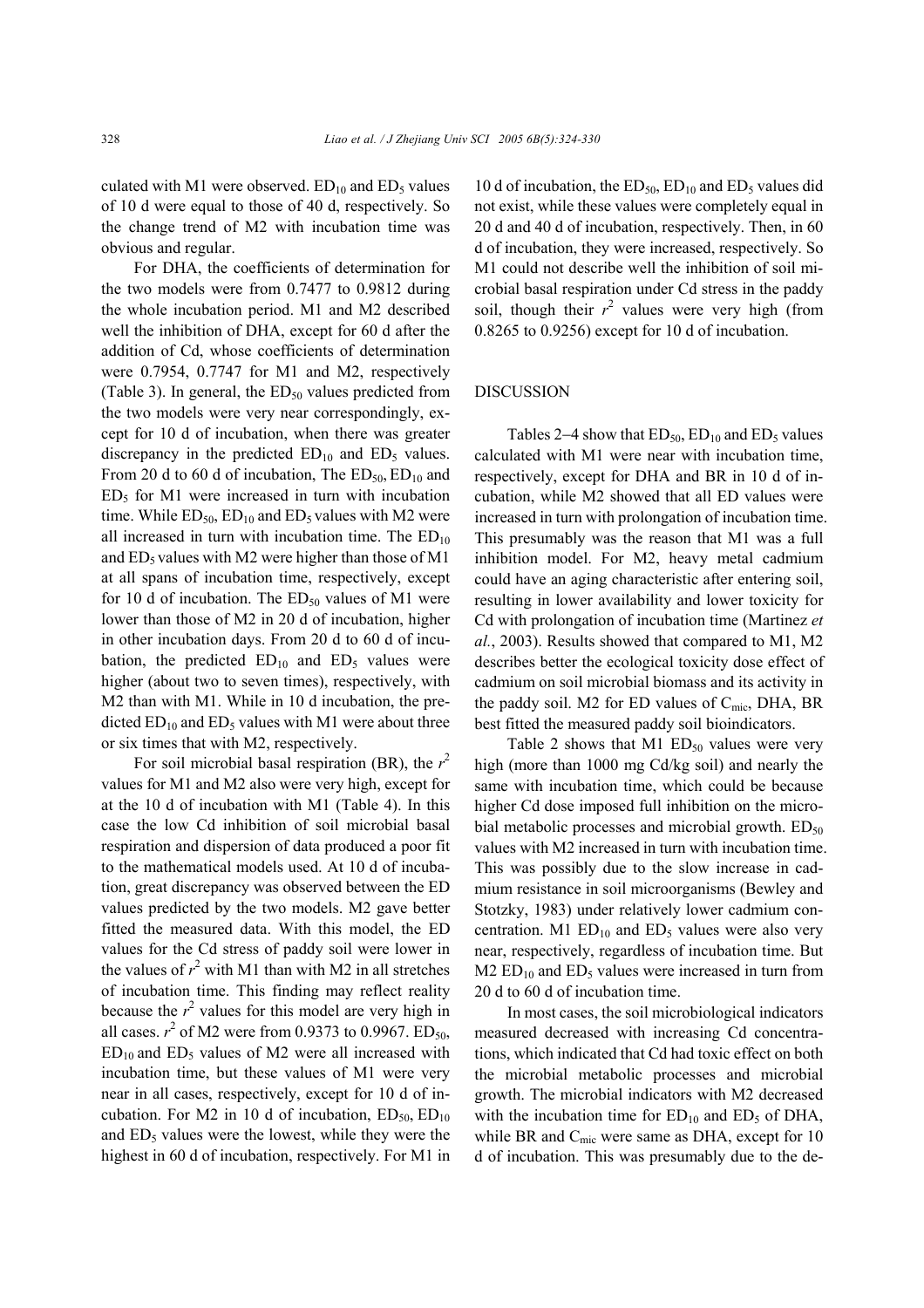crease with time of the substrates easily available to microorganisms (Moreno *et al.*, 1999). The ED values obtained for Cd were much greater than the maximum concentration of Cd permitted in soils by EU (European Union) legislation (3 mg/kg soil). However, for safety, a value one tenth or one thousandth that of  $ED<sub>50</sub>$  (depending on the statistical reliability of this value) was proposed as a maximum limit for heavy metal in soils (Doelman and Haanstra, 1989). Other authors used the  $ED_{10}$  and  $ED_5$  values to propose regulatory criteria for heavy metals in soils (Scott and Pedersen, 1995). These  $ED_{10}$  and  $ED_5$  values may be more suitable indicators of the sensitivity of an ecosystem to a given stress, because a 50% reduction in a basic ecological process may be too extreme for its continued functioning (Babich *et al.*, 1983). Discrepancy observed in  $ED<sub>50</sub>$  values calculated from the two models can be due to the great elongation of the initial part of the curve of M1 and thus small variation in the rate of decrease of the studied bioindicator can produce a large variation in  $ED<sub>50</sub>$  values calculated from this model. M1 is a full inhibition model and the minimum possible value of the studied bioindicator is always higher than zero, except for soil microbial basal respiration.

In general, for this experiment, the addition of Cd to the soil increased the inhibitory effects on biological parameters. The addition of lower Cd could stimulate soil microbial biomass and its metabolic activity. The first time addition of Cd to soil can obviously inhibit soil microbial biomass and its metabolic activity, then favoring a selection of Cd resistant microorganisms with prolongation of addition time (Kandeler *et al.*, 2000). Furthermore, soil organic matter contributes to adsorption of Cd and thus restricts the movement of this heavy metal through the soil profile (Saviozzi *et al.*, 1983). In general, the ED values increased noticeably over time after soil Cd treatment. Doelman and Haanstra (1984) and Speir *et*   $al.$ (1995) also reported an increase in  $ED<sub>50</sub>$  over time for different heavy metals, when the inhibition of soil microbial parameters by soil heavy metal pollution was studied. It is possible that this is due to an increase in Cd resistance in microorganisms as observed by other authors (Bewley and Stotzky, 1983).  $C<sub>mic</sub>$  had been suggested as possible indicators of soil environmental quality in toxicity assays (Yao *et al.*, 2000). DHA is related to a group of intracellular enzymes present in active soil microorganisms. Enzymatic activity had been used as an index of overall microbiological activity in toxicity assays (Nannipieri *et al.*, 1997). DHA was largely affected by increasing Cd concentration in the paddy soil after 10 d, perhaps because metals cannot be taken up by soil and accumulated inside microorganisms at once. Differences in C availability in the media had been shown to have profound effect on the toxicity of Cd (Brynhildsen *et al.*, 1988). In 60 d, however, the soil had higher  $ED_{50}$ . Perhaps this is due to either a complexation of Cd with the humic substances or a different evolution of the soil microbial community. In general, the soil microbial basal respiration measurements fit M2 better (Table 4). This model assumes that a portion of the measured activity is not affected by high soil Cd concentrations. This means that the full inhibition of the measured activity is never 100% of the control value (Dixon and Webb, 1979).

In conclusion this study suggests that the addition of Cd to the paddy soil increased the inhibitory toxic effect on microbial function, a finding which may be of great use for the paddy soils with severe Cd contamination. Examples of such soils would be non-agricultural soils near smelters or mines. However, Cd bioavailability in paddy soils can change with time. The values of the ecological dose that produce a specific level of inhibition of soil microbial parameters, are suitable for setting a maximum limit of Cd concentration in order to avoid irreversible effects on soil functionality. However, for other soils a different indicator may produce a better fit to these models. So to safeguard the "health" of the soil, it is necessary to evaluate multiple indicators when using  $ED<sub>x</sub>$  values as a criterion to set a maximum permissible concentration of a contaminant in soil. Since ED values changed with duration of incubation, it seems that a long-term incubation is better for estimating ED values for a soil, in order that the microbial community has enough time to adapt to the stress conditions.

# **References**

- Adriano, D.C., 1986. Trace Elements in the Terrestrial Environment. Springer, New York, p.533.
- Babich, H., Bewley, R.J.F., Stotzky, G., 1983. Application of the ecological dose concept to the impact of heavy metals on some microbe-mediated ecological processes in soil. *Arch. Environ. Contam. Toxicol.*, **12**:421-426.
- Bewley, R.J.F., Stotzky, G., 1983. Effects of cadmium and